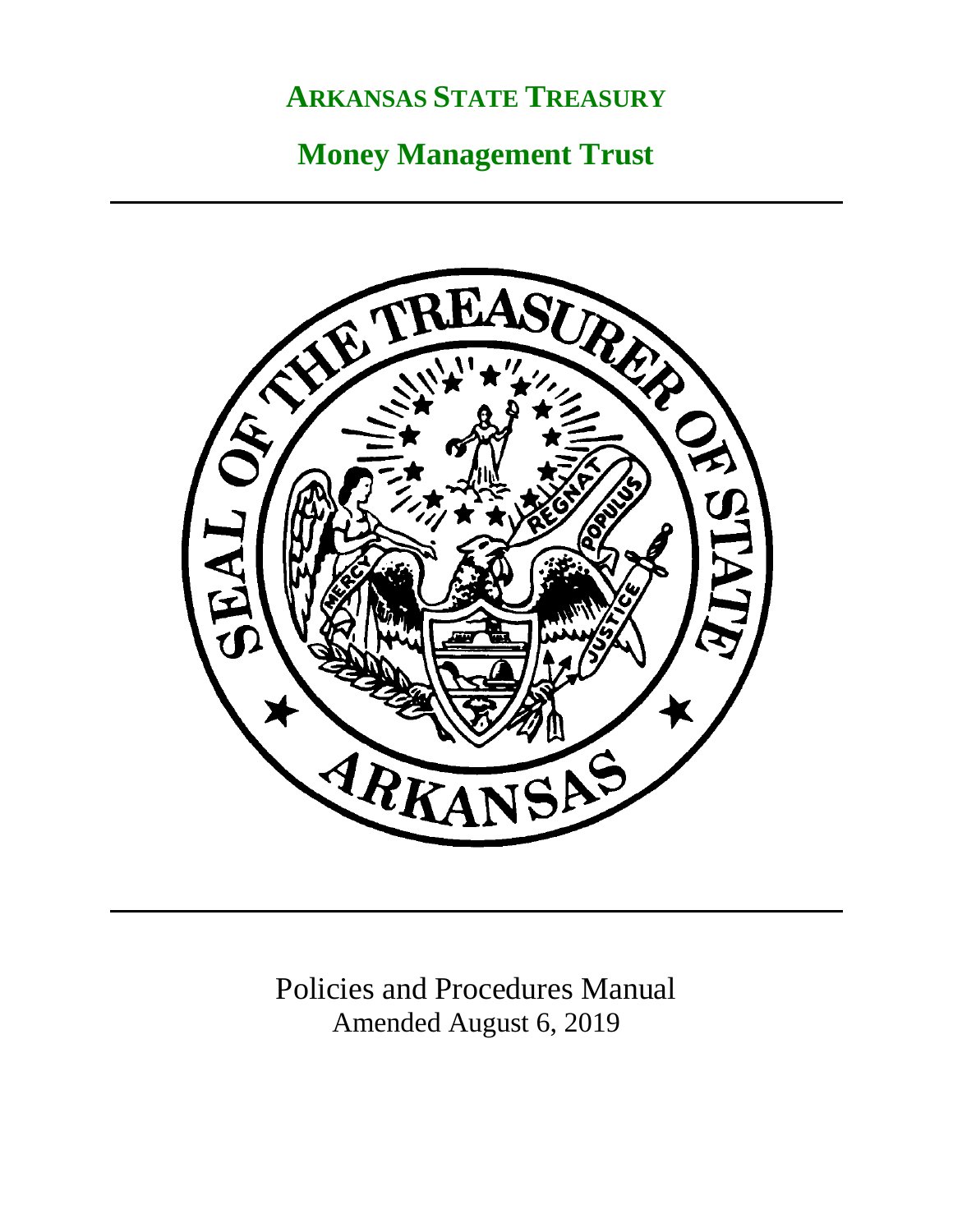# ARKANSAS STATE TREASURY MONEY MANAGEMENT TRUST POLICIES AND PROCEDURES MANUAL

### **TABLE OF CONTENTS**

| $\mathbf{I}$ .                                               |   | <b>GENERAL</b>           |
|--------------------------------------------------------------|---|--------------------------|
|                                                              |   |                          |
|                                                              |   |                          |
| $\Pi$ .                                                      |   | PARTICIPATION CONDITIONS |
|                                                              |   |                          |
|                                                              |   |                          |
|                                                              |   |                          |
|                                                              |   |                          |
|                                                              |   |                          |
|                                                              |   |                          |
|                                                              |   |                          |
|                                                              |   |                          |
|                                                              | L |                          |
|                                                              |   |                          |
| III. STATE TREASURY MONEY MANAGEMENT TRUST INVESTMENT POLICY |   |                          |
|                                                              |   |                          |
|                                                              |   |                          |
|                                                              |   |                          |
|                                                              |   |                          |
|                                                              |   |                          |
|                                                              |   |                          |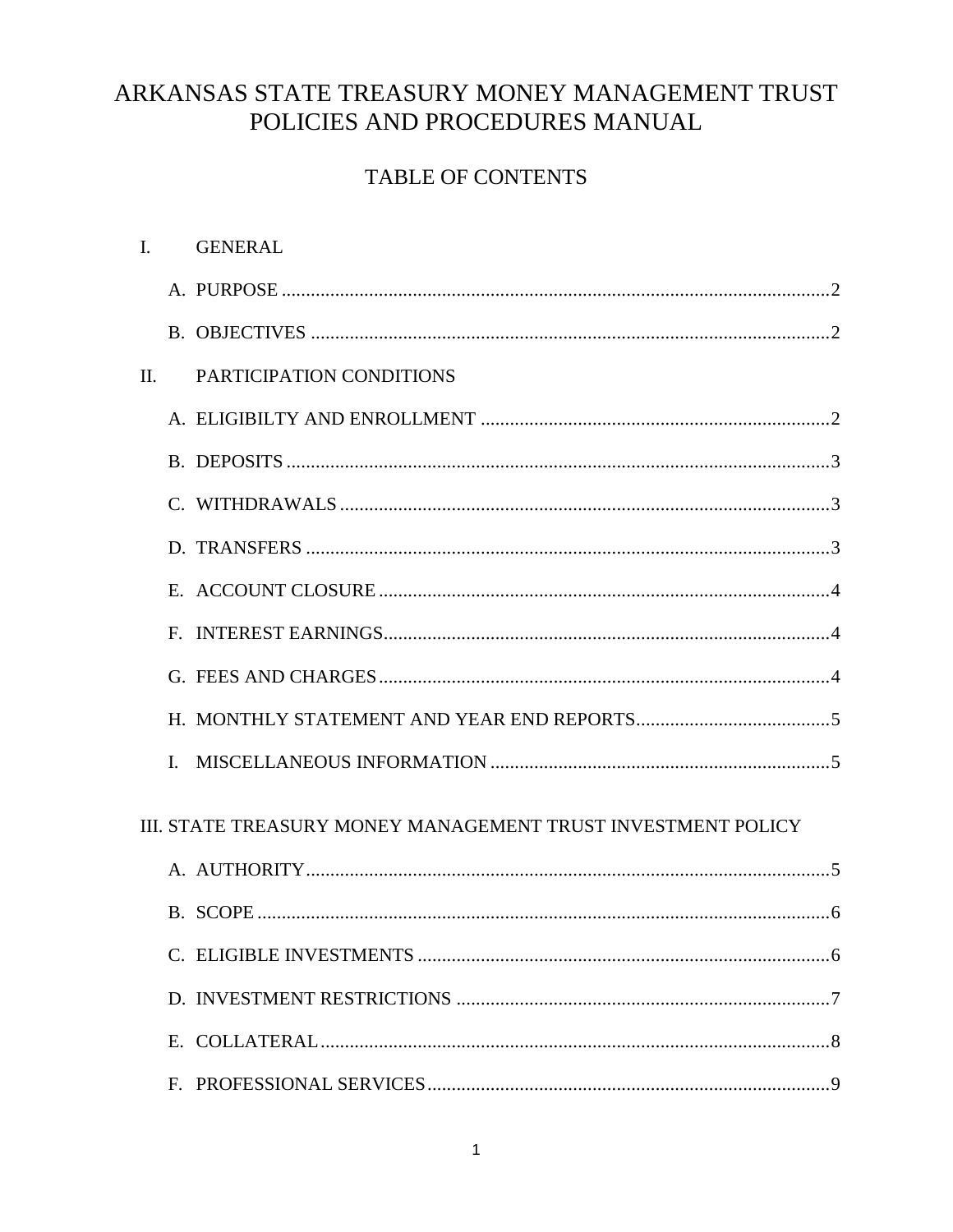#### **I. GENERAL**

#### **A. PURPOSE**

The State Treasury Money Management Trust (STMMT) is a vehicle to be used by State Agencies, local governments, and subdivisions for enhancing investment opportunities and earnings of idle cash funds. Cash managers who may have been limited by small amounts of funds available for investment or by the complexities of today's investment environment can take advantage of the volume and expertise offered by the State Treasury.

Ark. Code Ann. § 19-3-601 *et. seq.* provides authorization for various entities to invest in the STMMT. This includes state agencies, any city, county, school district, or community college, any department, instrumentality, or agency of any of those entities; and the State Treasury.

This manual has been approved by the State Board of Finance.

#### **B. OBJECTIVES**

The STMMT was designed to afford State Agencies and other local governments another investment option for their cash funds. To that end, the STMMT's objectives will be safety, liquidity, and return on investment. Participants with relatively small amounts of money can take advantage of the economies of scale provided by joint investment. All participants can take advantage of the State Treasury's internal compliance protocols.

## **II. PARTICIPATION CONDITIONS**

## **A. ELIGIBILITY AND ENROLLMENT**

Eligible enrollees are defined by Ark. Code Ann. § 19-3-603. Once an entity has decided to participate, and has authorized an officer to be responsible for STMMT transactions, the participant should complete the Participation Application Form provided online (an example is included in this manual). That form is to be submitted via email and will be kept on file with the State Treasury. That form provides the information necessary to establish an account and identifies the individual(s) who will transact STMMT business on the participant's behalf. That form also serves as an acknowledgment that the participant agrees to accept the terms and conditions of the STMMT—as established by law and this Manual. Instructions are provided with that form.

After the Participation Application Form is received and processed, the participant will be advised of their STMMT Account Number. All future transactions or instructions from the participant should reference that account number in order to ensure proper completion of the transaction.

A Participant Information Revision Form is provided and should be completed if any of the account information changes. Failure to give prompt notification of changes may result in delays in depositing, investing, or withdrawing funds.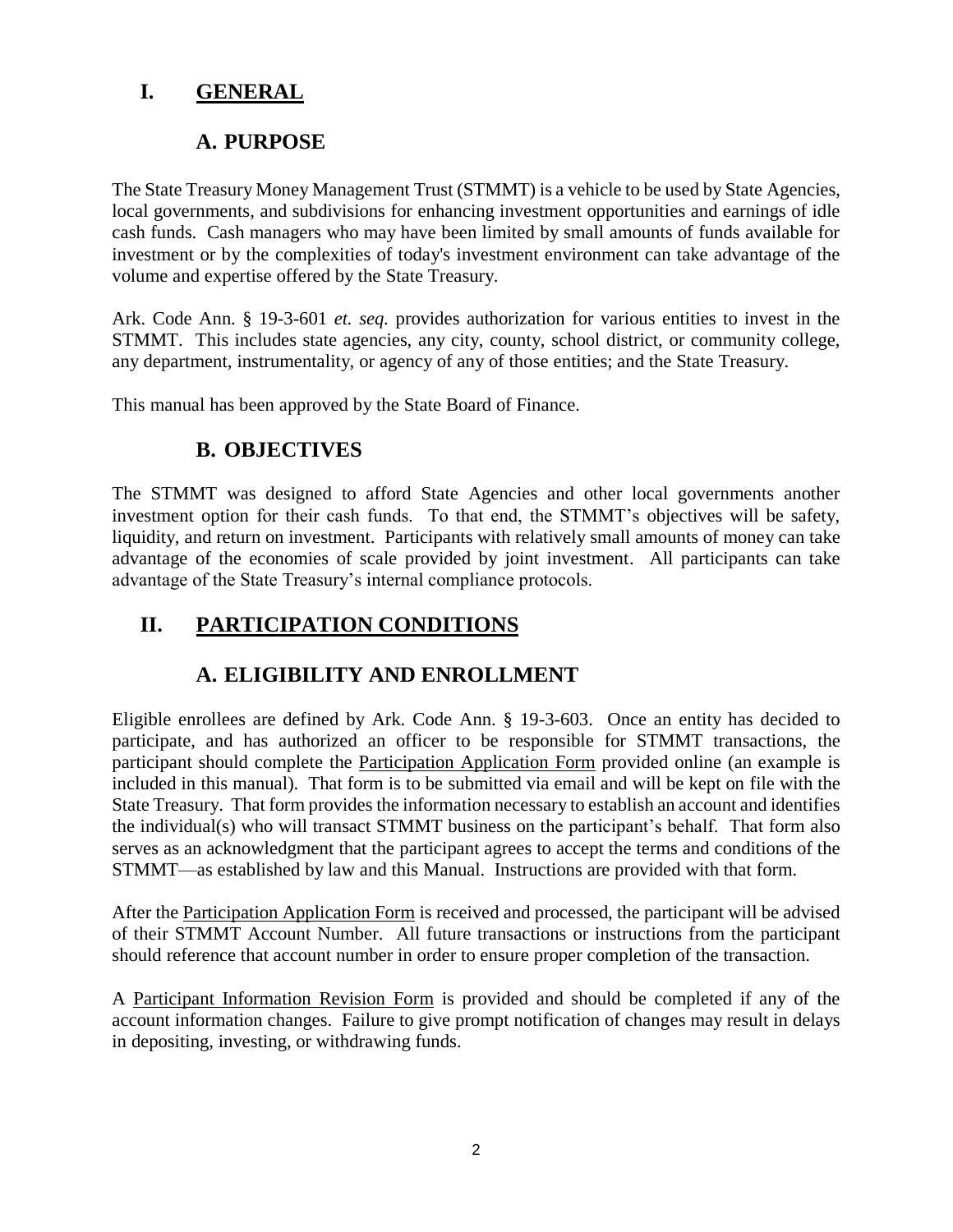#### **B. DEPOSITS**

Deposits to the STMMT must be made electronically, either by wire transfer or ACH.

Initial deposits must be a minimum of \$1,000.00.

A deposit to an existing account may be made in any size. To make a deposit, a participant should first complete the online Deposit Form (an example is provided in this manual) and submit via email to [MMTrust@artreasury.gov.](mailto:MMTrust@artreasury.gov) A Deposit Form must be received by the STMMT prior to a participant's initiation of a wire/ACH transfer. The Participant should then direct its bank/agent to transfer the amount specified in the Deposit Form to the STMMT per the routing and account numbers provided securely by the Trust managers. Please include the STMMT account number in the wiring/ACH instructions.

Verified deposits received by 9:00 AM Central Time will be credited to the participant's account the same day and earn interest that day. Deposits verified as received after 9:00 AM Central Time will be credited to the account and earn interest on the next State business day.

## **C. WITHDRAWALS**

Participants must notify the Trust managers of withdrawals no later than the close of business on the day prior to the withdrawal by emailing a completed Withdrawal Form. The participant may withdraw funds up to the principal balance in its account. NOTE: Earnings not yet credited are not available for withdrawal. Funds will be transferred upon verification of the participant's account balance. Any loss of principal or interest realized as a result of a participant's demand for withdrawal of funds shall be incurred by the participant requesting the withdrawal and deducted on the day the withdrawal is made.

The Trust manager will wire funds to the participant's bank account as per instructions on file. Wire instructions must have been previously established prior to the withdrawal. Instructions MAY NOT be amended verbally. Withdrawn funds will not earn interest the day of withdrawal. Each participant is responsible for any required instructions for and/or notification of wire receipts with its local bank/agent.

#### **D. TRANSFERS**

*Between STMMT Accounts*: If a participant wishes to transfer funds between STMMT accounts, the participant should fill out a Transfer Request Form as provided online (example provided in this manual) and submit via email. Both the crediting and debiting STMMT accounts must be previously established before the transfer takes place.

*Between STMMT Accounts and other State Accounts*: If a participant wishes to transfer funds from its STMMT account to a State fund on the Treasury books, the participant should notify the STMMT by completing both the Transfer Request Form online, (an example is provided in this manual) and a Fund Deposit Form (available in AASIS or from the Service Bureau) and submitting both via email to [insert email address]. In order for the deposit to be receipted in the fund on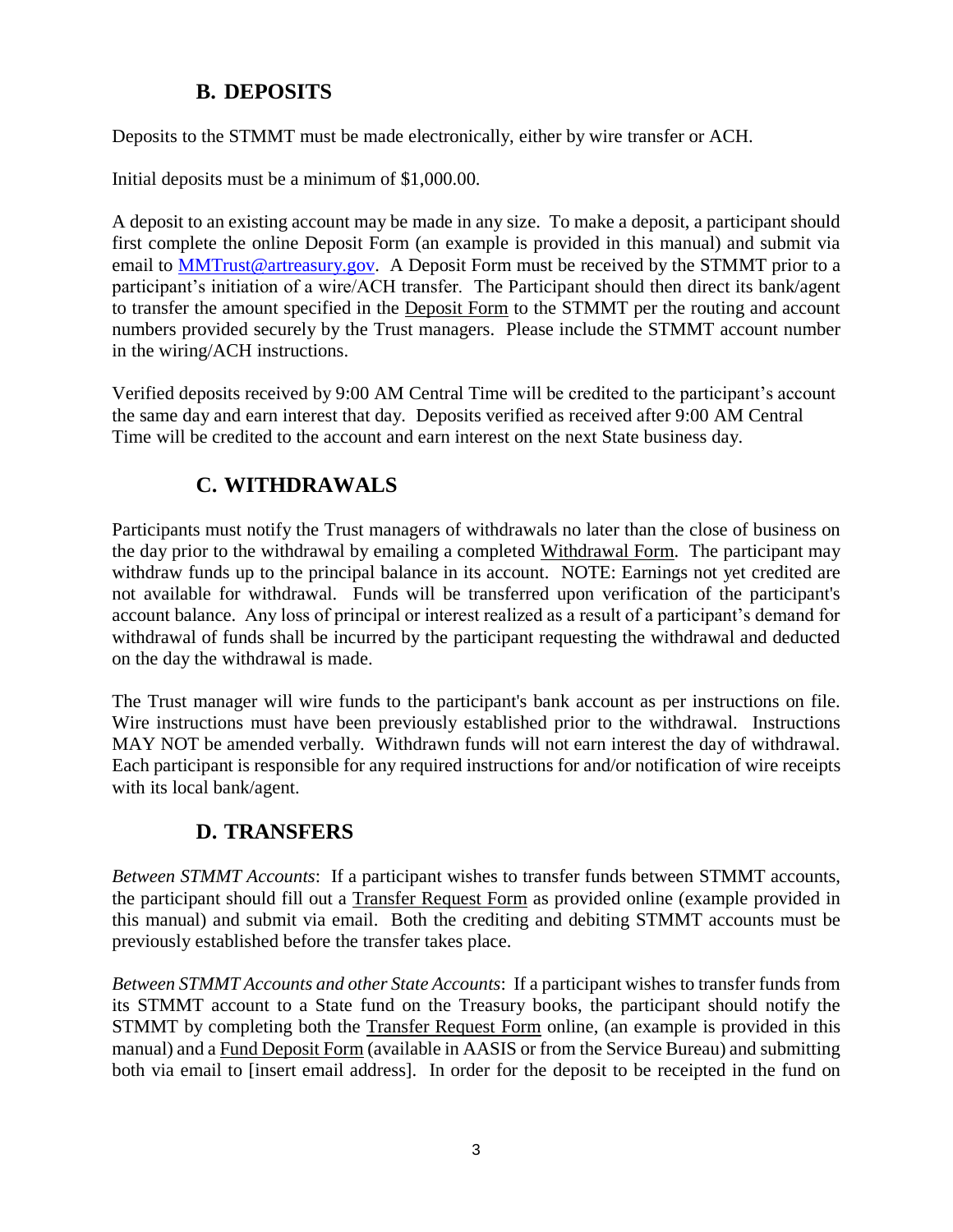Treasury books, the Treasury must have a completed receipt form. All of the rules as established in the Financial Management Guide apply just as with a normal deposit.

#### **E. ACCOUNT CLOSURE**

Participants must notify the Treasury of intent to close an account by completing an Account Closure Form and indicating the same. The date for the withdrawal of all available principal should be indicated on the Form. Any remaining earnings due the Participant will be wired on the regular distribution date the following month and the monthly statement which follows will be the final statement sent to the Participant for that account.

#### **F. INTEREST EARNINGS**

The Treasurer of State shall distribute the monthly earnings of the STMMT, minus charges and fees, on the second State business day after the  $25<sup>th</sup>$  day of the following month. In order to determine the distribution to each participant, charges and fees, the Treasurer of State shall:

- (1) Compute the daily rate of return of the STMMT for the preceding month. The daily rate of return will be calculated as a monthly annualized yield assuming daily amortization/accretion of all fixed income securities held by the Trust and any realized profits or losses;
- (2) Compute the net daily rate of return of the STMMT by subtracting the management fee rate from the daily rate of return;
- (3) Calculate the daily earnings of each participant by multiplying the participant's daily balance on deposit in the STMMT by the net daily rate of return;
- (4) The monthly sum of each participant's daily earnings, less any administrative charges, will be credited to each participant's account and reinvested, unless otherwise instructed by the participant, on the distribution day as described above.

#### **G. FEES AND CHARGES**

As per Ark. Code Ann. § 19-3-604(f), the Treasury may assess charges for expenses incurred in managing the STMMT and for other administrative fees.

*Management Fee:* The management fee of the STMMT will be an annualized .05% (Five one hundredths of one percent or 5 "basis points"). The daily return on investment of the STMMT will be reduced by the daily portion of this fee to determine the "Net Daily Return on Investment" earned on the Daily Balance of each Participant in the STMMT.

*Administration Charges*: Wire charges will be passed through to the participant. There is no charge for a wire or ACH transfer for deposits. There is a \$15 charge for a wire or ACH transfer for withdrawals. There is a \$15 charge for a wire transfer from STMMT account to a State Treasury Fund. There is no charge for a transfer from a STMMT account to another STMMT account.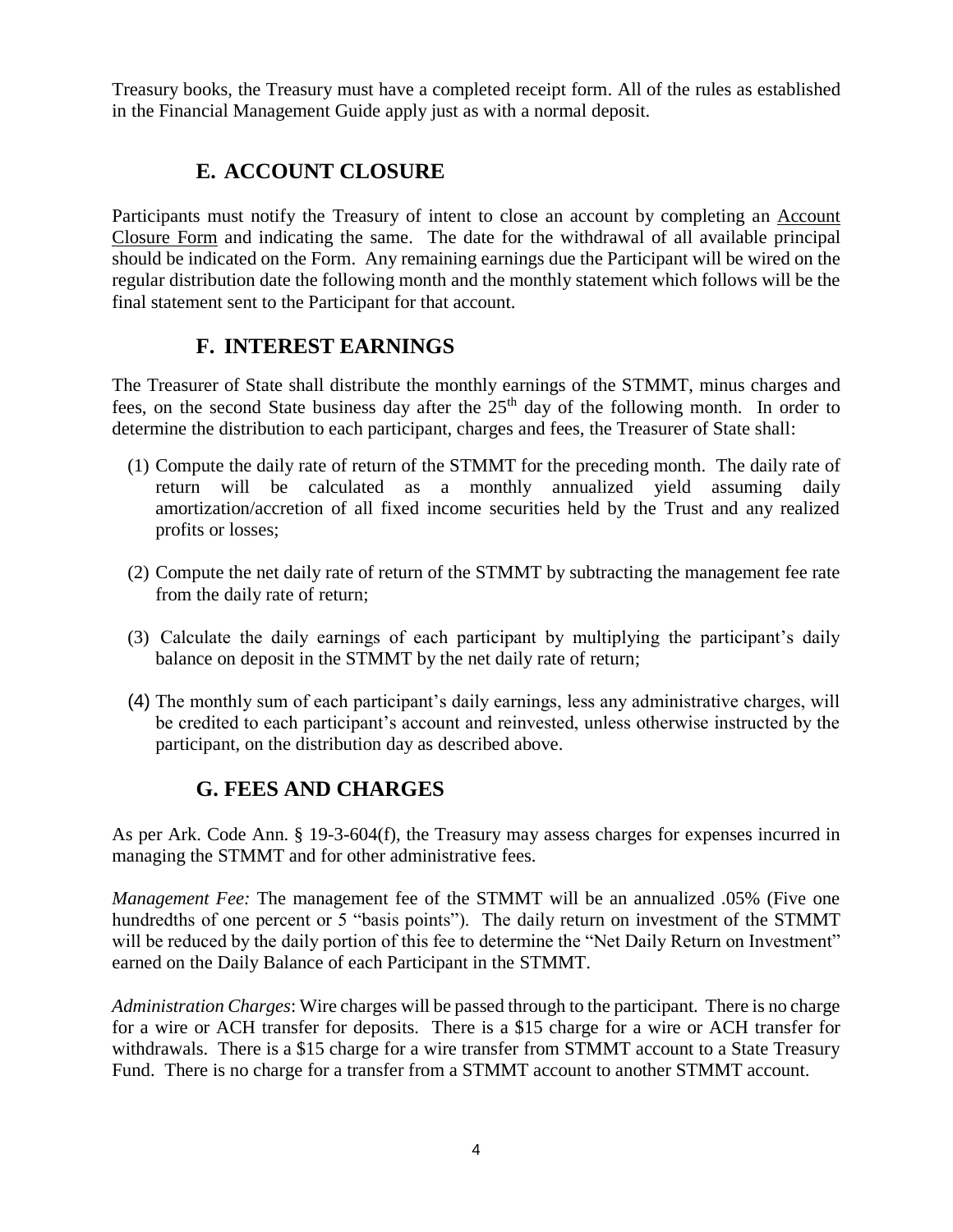#### **H. MONTHLY STATEMENTS AND YEAR-END REPORTS**

The STMMT will e-mail a monthly statement to each participant at the e-mail address provided on the Participation Application Form or most current update thereto. That statement will show account transactions and interest earned in the month for which the most recent distribution is made. The statement will be emailed on or about the  $5<sup>th</sup>$  of the month following the distribution date.

### **I. MISCELLANEOUS INFORMATION**

Electronic correspondence with the STMMT should be directed to:

[MMTrust@artreasury.gov](mailto:MMTrust@artreasury.gov)

Physical correspondence should be directed to:

State Treasury Money Management Trust Treasurer's Office 1401 West Capitol, Suite 275 Little Rock, AR 72201 501-682-1291

The State Treasury and State Board of Finance reserve the right to modify these policies and procedures as necessary to ensure efficient operation of the STMMT. The participant agrees to abide by the terms and conditions established by the Treasury and State Board of Finance for operations of the STMMT.

The participant agrees to notify the State Treasury's STMMT office *immediately* in the event of an overpayment to the participant's account. Repayment is mandatory and should be made on the day the overpayment is discovered, if possible—and in no event, later than the next business day.

# **III. STMMT INVESTMENT POLICY**

# **A. AUTHORITY**

Ark. Code Ann. § 19-3-601 *et. seq.* directs the State Treasury to administer the STMMT and to establish policies and regulations to guide daily operations of the STMMT. Those policies and regulations are to be reviewed and approved by the State Board of Finance. The State Treasurer, pursuant to Ark. Code Ann. § 19-3-604(f), may assess reasonable charges for management and expenses of the STMMT.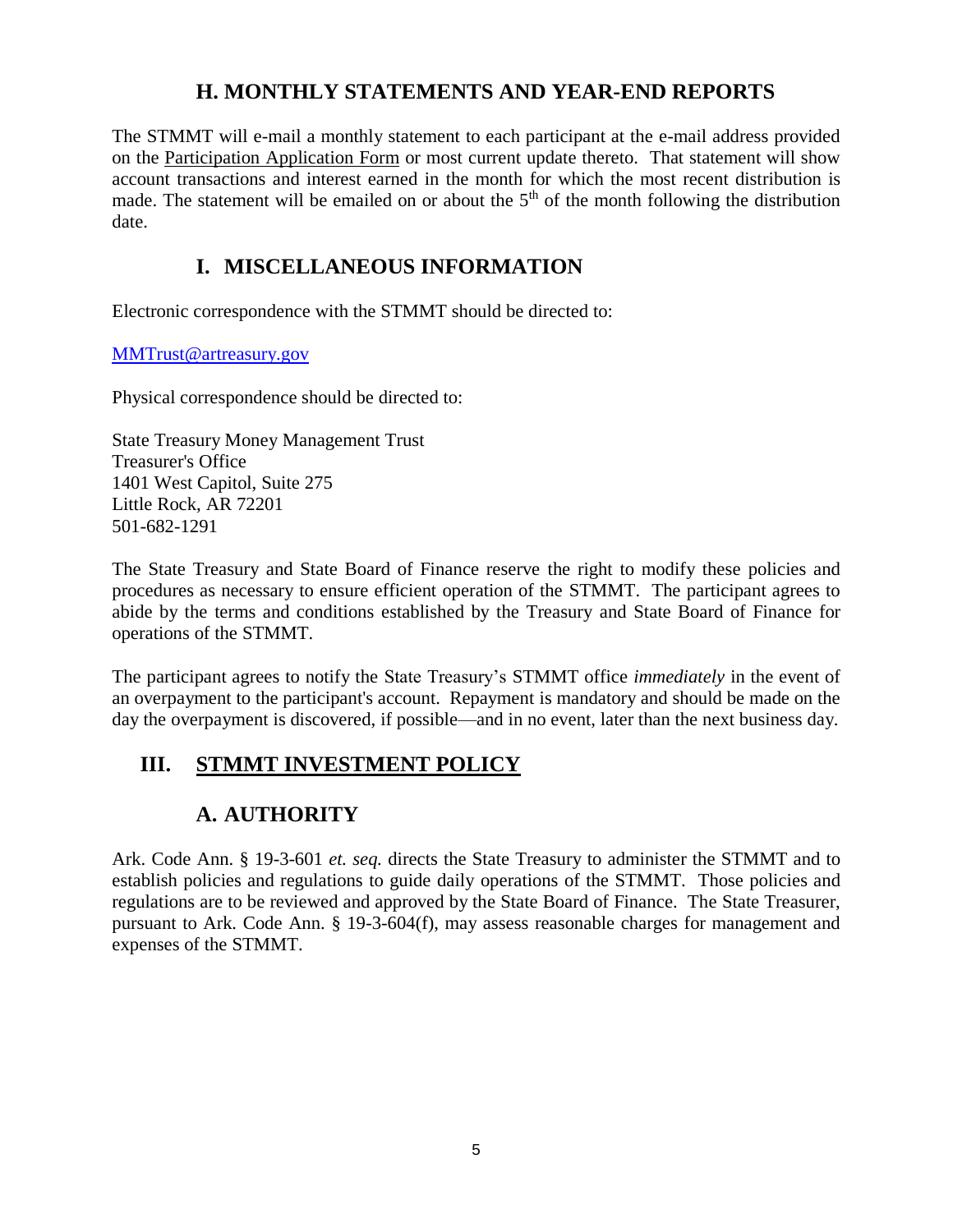#### **B. SCOPE**

This policy applies to funds deposited with the State Treasury Money Management Trust established by Ark. Code Ann. § 19-3-601 *et. seq.*

#### **C. ELIGIBLE INVESTMENTS**

Eligible investments are authorized pursuant to Ark. Code Ann. § 19-3-604 and are limited to those securities as referenced in Ark. Code Ann. § 19-3-518(b)(1) and Ark. Code Ann. § 19-8-111. Eligible investments as outlined in the statutes may include:

- direct obligations of the U.S. government;
- obligations of agencies and instrumentalities created by act of the United States Congress and authorized thereby to issue securities or evidences of indebtedness, regardless of guarantee of repayment by the United States Government;
- obligations the principal and interest of which are fully guaranteed by the United States Government or an agency or an instrumentality created by an act of the United States Congress and authorized thereby to issue such guarantee;
- obligations the principal and interest of which are fully secured, insured, or covered by commitments or agreements to purchase by the United States Government or an agency or instrumentality created by an act of the United States Congress and authorized thereby to issue such commitments or agreements;
- readily marketable commercial paper with maturities not exceeding 180 days rated A1 or better by Standard and Poor's Ratings Services and P1 by Moody's Investors Service. No investment shall be made in commercial paper with maturity beyond 90 days which, at the time of investment, holds a rating below A1/P1 or is on negative credit watch by either aforementioned rating agency;
- readily marketable commercial paper with maturities not exceeding 90 days rated A2 or better by Standard and Poor's Ratings Services and P2 or better by Moody's Investors Service. No investment shall be made in commercial paper which, at the time of investment, holds a rating below A2/P2 or is in negative credit watch by either aforementioned rating agency;
- corporate bond issues of maturity of one year or less and rated A- or A3 or better by at least two of the credit ratings agencies; S&P, Moody's, or Fitch, which rate the issue. No investment shall be made in bonds which hold the minimum A- or A3 rating if, at the time the investment is made, the issue is on negative credit watch by any aforementioned rating agency;
- corporate bond issues rated AA- or better by each of the credit ratings agencies; S&P, Moody's, or Fitch, which rate the issue. No investment shall be made in bonds which have maturity beyond one year which hold the minimum AA- rating, if at the time the investment is made, the issue is on negative credit watch by any aforementioned rating agency.
- repurchase agreements as set forth in Ark. Code Ann. §  $19-3-518(b)(1)(B)(xii)$ ;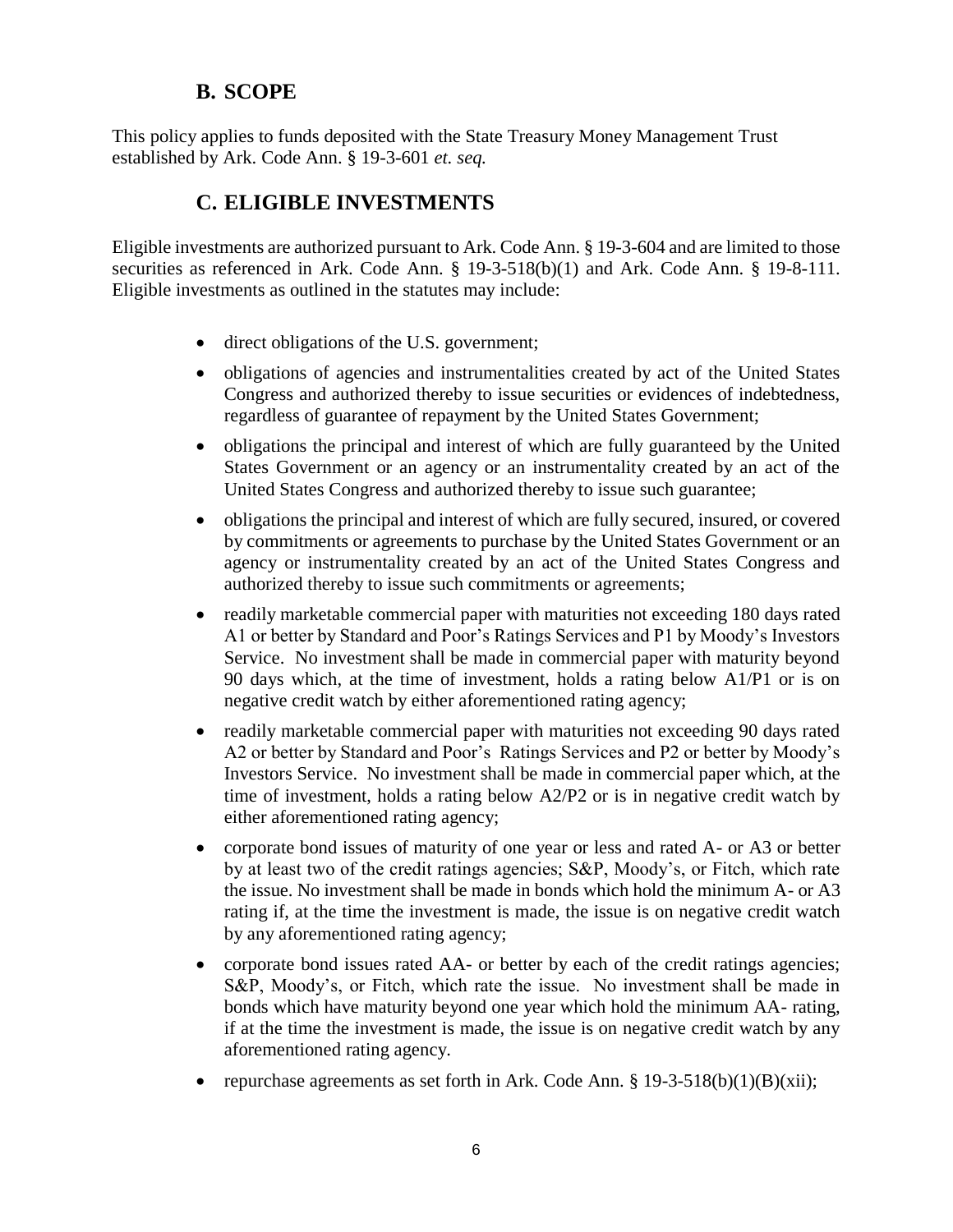- prerefunded municipal bonds whose principal and interest are fully secured by the principal and interest of a direct obligation of the United States Government;
- securities of any open-end type investment company or investment trust registered under the Investment Company Act of 1940 and that is defined as a "money market fund" under 17 C.F.R. § 270.2a-7 whose portfolio is principally U.S. government obligations and repurchase agreements fully collateralized by U.S. government obligations and the collateral is either taken directly by the investment company or investment trust or through an authorized custodian;
- certificates of deposit, demand, or savings deposits with financial institutions provided they are fully insured by a federal deposit insurance agency for one hundred percent (100%) of the principal and accrued interest of the deposit;
- certificates of deposit pursuant to ARK. CODE ANN. § 19-8-111 (CDARS.);
- all or any part of the bonds of local industrial development corporations, authorized and issued under the Arkansas Industrial Development Act, § 15-4-101 *et seq.*, and all or any part of the bonds of municipalities and counties, authorized and issued under the Municipalities and Counties Industrial Development Revenue Bond Law, §14-164-201 *et seq.*;
- obligations issued by the State Board of Education under the authority of the State Constitution; and,
- warrants of a political subdivision or municipality of the State of Arkansas having maturities not exceeding one (1) year;
- general obligations of the states of the United States (if notes hold the rating of SP-2, or the equivalent or above, or if bonds hold the rating of A, or the equivalent, or above);
- obligations in which the principal and interest are fully guaranteed, secured, insured, or covered by a commitment or agreement to purchase the obligation by the United States Government or an agency or an instrumentality created by an act of the United States Congress and authorized by the United States to issue the guarantee, commitment, or agreement (if notes hold the rating of SP-1, or the equivalent, or above, or if bonds hold the rating of AA, or the equivalent, or above).

#### **D. INVESTMENT RESTRICTIONS**

To provide for the safety and liquidity of the STMMT, the investment portfolio will be subject to the following restrictions:

- the average maturity of the total portfolio will not exceed 60 days;
- the stated maturity of any security will not exceed 397 days, with the exception of the following:
	- (a) securities used as collateral in repurchase agreements
	- (b) U.S. Agency mortgage-backed securities, collateralized mortgage obligations, and municipal bonds which return principal in scheduled payments prior to final maturity shall not have, at the time of purchase, an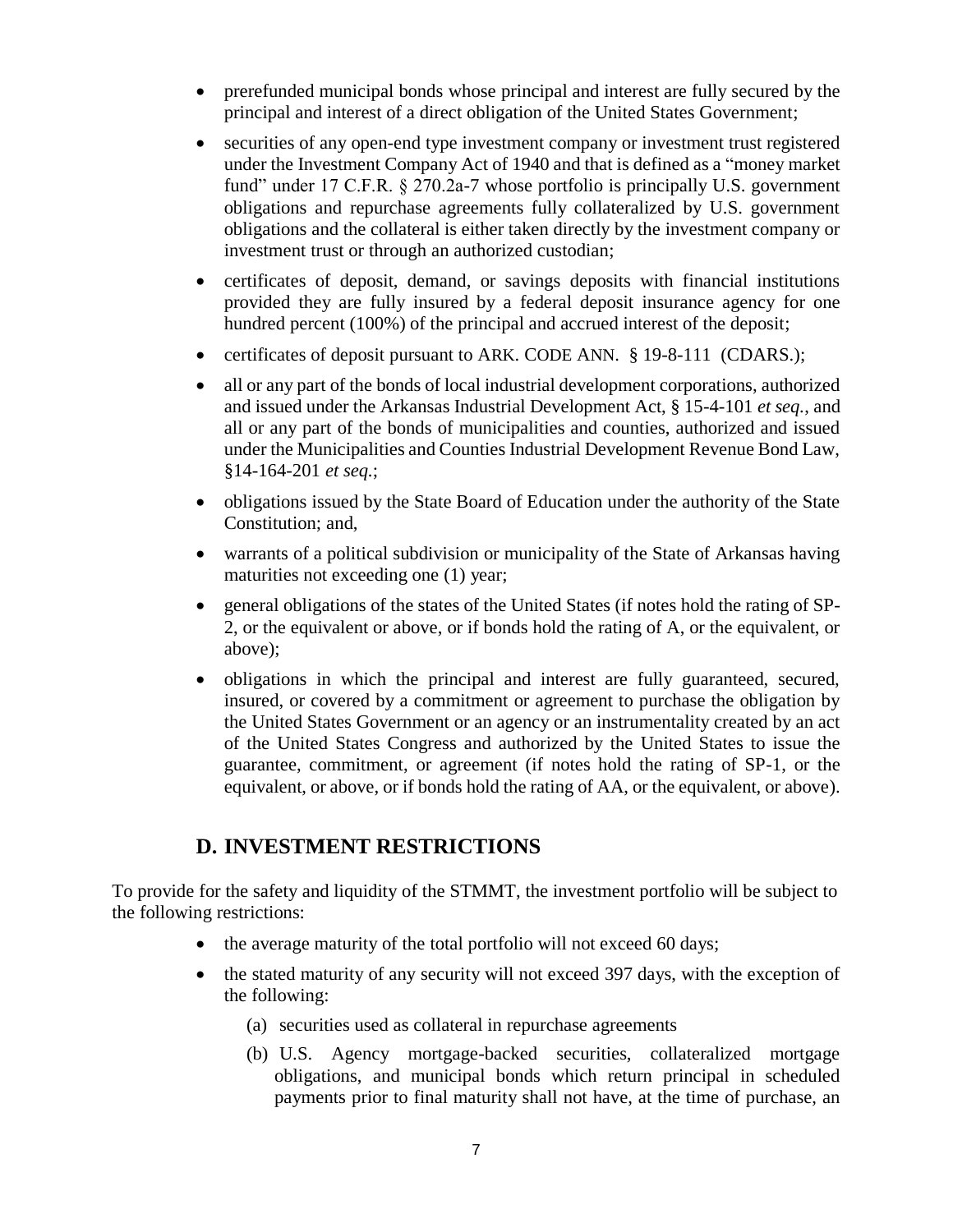average life exceeding 397 days using average life assumptions while employing Prepayment Speed Assumption (PSA) and/or Conditional Prepayment Rate (CPR) analysis models. Securities for which average life at the time of purchase is used shall not have a stated final maturity beyond 2 years.

- No investment in corporate debt shall be made in any single issuer, which—at the time of purchase—exceeds 5% of the total assets of the STMMT, including both commercial paper and bonded debt of that issuer.
- The maturity of repurchase agreements will be calculated by the date of repurchase, not the maturity of the underlying instrument.

Investments in non-government securities will not exceed the following percentages of the total portfolio:

Total Debt of Corporations, including Bonds and Commercial Paper\* 30%

\*Second-tier Commercial Paper—including but not limited to Commercial Paper rated A2 by Standard and Poor's Ratings Services, and P2 by Moody's Investors Service—may not exceed 5% of the Total Portfolio.

Repurchase agreements will be subject to the following additional restrictions:

- transactions will be documented with master repurchase agreements;
- securities accepted as collateral will be readily marketable;
- repurchase agreements with any primary dealer or financial institution will not exceed 10% of the total portfolio;
- repurchase agreements will not exceed 180 days, and the share of the portfolio allocated to repurchase agreements with maturities beyond 30 days will not exceed 30% of the total portfolio.

Pursuant to ARK. CODE ANN. § 25-1-501 *et. seq.* (effective August 1, 2017), a public entity shall not invest in companies that boycott Israel. In a good-faith effort to comply with this law, the State Treasury may rely on the list of entities that boycott Israel. That list is published by the New York Office of General Services and may be located online at the following web address:

[https://www.ogs.state.ny.us/eo/157/Docs/EO157\\_Institutions\\_Companies\\_List.pdf](https://www.ogs.state.ny.us/eo/157/Docs/EO157_Institutions_Companies_List.pdf)

#### **E. COLLATERAL**

Securities delivered as collateral for a repurchase agreement with a maturity date longer than seven days will be priced at least weekly at 105% (one hundred and five percent) of market value, plus accrued interest.

Physical loans which qualify as eligible investments delivered as collateral for a repurchase agreement with a maturity date longer than seven days will be priced at least weekly at 108% (one